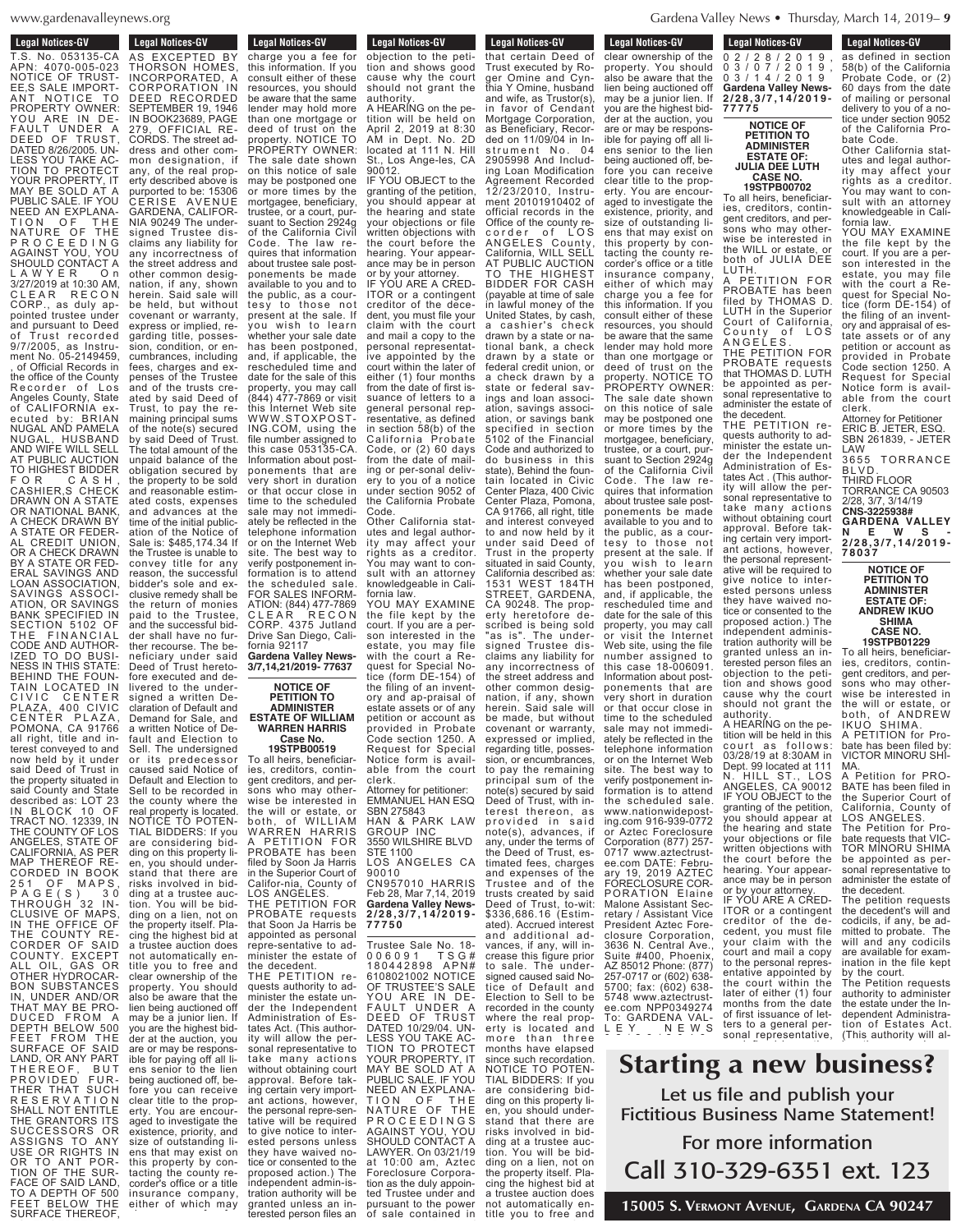# **Legal Notices-GV**

Legal Nutles-GV low the personal rep- resentative to take many actions without obtaining court approval. Before taking certain very important actions, however, the personal representative will be required to give notice to interested persons unless they have waived notice or consented to the proposed action.) The independent administration authority will be granted unless an interested person files an objection to the petition and shows good cause why the court should not grant the authority.

A hearing on the petition will be held in this<br>court as follows: follows **3/12/2019 at 8:30 AM, Dept. 29, Room 240, 111 North Hill Street, Los Angeles, CA 90012.** you object to the

granting of the petition, you should appear at the hearing and state your objections or file written objections with the court before the hearing. Your appearance may be in person or by your attorney.

If you are a creditor or a contingent creditor of the decedent, you must file your claim with the court and mail a copy to the personal representative appointed by the court within the later of either (1) four months from the date of first issuance of letters to a general personal representative, as defined in section 58(b) of the California Probate Code, or (2) 60 days from the date of mailing or personal delivery to you of a notice under section 9052 of the California Probate Code. Other California statutes and legal authority may affect your rights as a creditor. You may want to consult with an attorney knowledgeable in

California law. You may examine the file kept by the court. If you are a person interested in the estate, you may file with the court a Request for Special Notice (form DE-154) of the filing of an inventory and appraisal of estate assets or of any petition or account<br>as provided in Probate as provided in Probate Code section 1250. A Request for Special Notice form is available from the court clerk.

Attorney for petitioner: Peter R. Kaplan, 2001 Wilshire Blvd., Ste. 400, Santa Monica, CA 90403-5686. (310) 600-5138

**Gardena Valley News-2 / 2 8 , 3 / 7 , 1 4 / 2 0 1 9 - 7 8 0 6 7**

### **NOTICE OF PETITION TO ADMINISTER ESTATE OF: CHIZUKO OHIRA CASE NO.**

**19STPB01814** To all heirs, beneficiaries, creditors, contingent creditors, and persons who may otherwise be interested in the WILL or estate, or both of CHIZUKO OHIRA. A PETITION FOR

**Legal Notices-GV Legal Nutries-GV** PROBATE has been filed by JOHN A. MIT-AMURA in the Superior Court of California, County of LOS A N G E L E S . THE PETITION FOR PROBATE requests that JOHN A. MIT-AMURA be appointed as personal representative to administer the estate of the decedent. THE PETITION requests the decedent's WILL and codicils, if any, be admitted to probate. The WILL and any codicils are available for examination in the file kept by the court. THE PETITION re-

quests authority to administer the estate under the Independent Administration of Estates Act . (This authority will allow the personal representative to take many actions without obtaining court approval. Before taking certain very important actions, however, the personal representative will be required to give notice to interested persons unless they have waived notice or consented to the proposed action.) The independent administration authority will be granted unless an interested person files an objection to the petition and shows good cause why the court should not grant the authority.

A HEARING on the petition will be held in this court as follows: 03/29/19 at 8:30AM in Dept. 2D located at 111 N. HILL ST., LOS ANGELES, CA 90012 IF YOU OBJECT to the granting of the petition, you should appear at the hearing and state your objections or file written objections with the court before the hearing. Your appearance may be in person or by your attorney. IF YOU ARE A CRED-

ITOR or a contingent creditor of the decedent, you must file your claim with the court and mail a copy to the personal representative appointed by the court within the later of either (1) four months from the date of first issuance of letters to a general personal representative, as defined in section 58(b) of the California Probate Code, or (2) 60 days from the date of mailing or personal delivery to you of a notice under section 9052 of the California Probate Code. Other California stat-

utes and legal authority may affect your rights as a creditor. You may want to consult with an attorney knowledgeable in California law. YOU MAY EXAMINE the file kept by the court. If you are a person interested in the estate, you may file

with the court a Request for Special Notice (form DE-154) of the filing of an inventory and appraisal of estate assets or of any petition or account as provided in Probate Code section 1250. A

**Legal Notices-GV** Legal Nutrices-GV Request for Special Notice form is available from the court clerk. Attorney for Petitioner DIANE KAWATA WATANABE - SBN 73076 W A T A N A B E & S U E M O R I , L L P 17592 IRVINE BLVD. SUITE 202 TUSTIN CA 92780 3/7, 3/14, 3/21/19 **CNS-3227360# GARDENA VALLEY**

**NEWS-3/7,14,21/2019- 78315 NOTICE OF PETITION TO ADMINISTER ESTATE OF: DAVID PETER BERESFORD-**

### **REDMAN CASE NO. 19STPB01813** To all heirs, beneficiar-

ies, creditors, contingent creditors, and persons who may otherwise be interested in the WILL or estate, or both of DAVID PETER BERESFORD-RED-MAN. A PETITION FOR PROBATE has been filed by JUANITA BERESFORD-RED-MAN in the Superior Court of California, County of LOS A N G E L E S . THE PETITION FOR PROBATE requests that JUANITA BERES-FORD-REDMAN be appointed as personal

representative to administer the estate of the decedent. THE PETITION requests the decedent's WILL and codicils, if any, be admitted to probate. The WILL and any codicils are available for examination in the file kept by the court.

THE PETITION requests authority to administer the estate under the Independent Administration of Estates Act with limited authority. (This authority will allow the personal representative to take many actions without obtaining court approval. Before taking certain very important actions, however, the personal representative will be required to give notice to interested persons unless they have waived notice or consented to the proposed action.) The independent administration authority will be granted unless an interested person files an objection to the petition and shows good cause why the court should not grant the authority.

A HEARING on the petition will be held in this court as follows: 03/29/19 at 8:30AM in Dept. 29 located at 111 N. HILL ST., LOS ANGELES, CA 90012 IF YOU OBJECT to the granting of the petition, you should appear at the hearing and state your objections or file written objections with the court before the hearing. Your appearance may be in person or by your attorney. IF YOU ARE A CRED-ITOR or a contingent creditor of the de-

cedent, you must file<br>

**Legal Notices-GV** cegal nutries-dv your claim with the court and mail <sup>a</sup> copy to the personal representative appointed by the court within the later of either (1) four months from the date of first issuance of letters to a general personal representative, as defined in section 58(b) of the California Probate Code, or (2) 60 days from the date of mailing or personal delivery to you of a notice under section 9052 of the California Probate Code.

Other California statutes and legal authority may affect your rights as a creditor. You may want to consult with an attorney knowledgeable in California law.

YOU MAY EXAMINE the file kept by the court. If you are a person interested in the estate, you may file with the court a Request for Special Notice (form DE-154) of the filing of an inventory and appraisal of estate assets or of any petition or account as provided in Probate Code section 1250. A Request for Special Notice form is available from the court clerk. **Attorney for Petitioner** 

RACHEL S. SILVER-MAN SBN 178457

SHELLY HEIMANSON N E W M A N S B N 2 0 3 3 2 0 VOSS, SILVERMAN & BRAYBROOKE LLP 4640 ADMIRALTY WAY SUITE 800

MARINA DEL REY CA 90292 3/7, 3/14, 3/21/19 **CNS-3229367#**

**GARDENA VALLEY N E W S - 3 / 1 4 , 2 1 , 2 8 / 2 0 1 9 - 7 8 5 3 3**

> **NOTICE OF PETITION TO ADMINISTER ESTATE OF: CONSTANCE V. STANLEY CASE NO.**

**19STPB01921** To all heirs, beneficiar-

ies, creditors, contingent creditors, and persons who may otherwise be interested in the will or estate, or both, of CONSTANCE V. STANLEY.

A PETITION for Probate has been filed by: VERNISHA STANLEY. A Petition for PRO-BATE has been filed in the Superior Court of California, County of LOS ANGELES.

The Petition for Probate requests that VERNISHA STANLEY be appointed as personal representative to administer the estate of the decedent..

**The Petition requests** authority to administer the estate under the Independent Administration of Estates Act. (This authority will allow the personal representative to take many actions without obtaining court approval. Before taking certain very important actions, however, the personal representative will be required to give notice to interested<br>  $\blacksquare$ 

**Legal Notices-GV** Legal Nutrices-GV persons unless they have waived notice or consented to the proposed action.) The independent administration authority will be granted unless an interested person files an

objection to the peti-

tion and shows good cause why the court should not grant the authority. A hearing on the petition will be held in this c o u rt a s f o l l o w s : **4/2/2019 at 8:30 AM, Dept. 629, 6th Floor, Room 2D, 111 North H i l l S tr e e t , L o s Angeles, CA 90012.** If you object to the granting of the petition, ou should appear at the hearing and state your objections or file written objections with

the court before the

hearing. Your appearance may be in person or by your attorney. If you are a creditor or a contingent creditor of the decedent, you must file your claim with the court and mail a copy to the personal representative appointed by the court within the later of either (1) four months from the date of first issuance of letters to a general personal representative, as defined in section 58(b) of the California Probate Code, or (2) 60 days from the date of mailing or personal delivery to you of a notice under section 9052 of the California Probate Code. Other California statutes and legal authority may affect your rights as a creditor. You may want to consult with an attorney knowledgeable in

California law. You may examine the file kept by the court. If you are a person interested in the estate, you may file with the court a Request for Special Notice (form DE-154) of the filing of an inventory and appraisal of estate assets or of any petition or account as provided in Probate Code section 1250. A Request for Special Notice form is available from the court clerk. Petitioner: Vernisha

Stanley, 223 Misty M e a d o w D r . , Bakersfield, CA 93308. (310) 617-4103

**Gardena Valley News-3 / 1 4 , 2 1 , 2 8 / 2 0 1 9 - 7 8 7 3 1**

**NOTICE OF PETITION TO ADMINISTER ESTATE OF: VINCENT EUGENE RHYNES**

**CASE NO. 19STPB01978** To all heirs, beneficiaries, creditors, contingent creditors, and persons who may otherwise be interested in<br>the will or estate, or the will or estate, both, of VINCENT EU-GENE RHYNES. A PETITION for Probate has been filed by: SABRINA RHYNES. Petition for PRO-

BATE has been filed in the Superior Court of California, County of LOS ANGELES. The Petition for Probate requests that SABRINA RHYNES be

**Legal Notices-GV** 

**Edgar Nutrices-GV** appointed as personal representative to administer the estate of the decedent.

The petition requests the decedent's will and codicils, if any, be admitted to probate. The will and any codicils are available for examination in the file kept by the court.

The Petition requests authority to administer the estate under the Independent Administration of Estates Act. (This authority will allow the personal representative to take many actions without obtaining court approval. Before taking certain very important actions, however, the personal representative will be required to give notice to interested persons unless they have waived notice or consented to the proposed action.) The independent administration authority will be granted unless an interested person files an objection to the petition and shows good cause why the court should not grant the

authority. A hearing on the petition will be held in this c o u rt a s f o l l o w s : **4/3/2019 at 8:30 AM, Dept. 79, 111 North H i l l S tr e e t , L o s Angeles, CA 90012.** If you object to the granting of the petition, you should appear at the hearing and state your objections or file written objections with the court before the hearing. Your appearance may be in person or by your attorney.

If you are a creditor or a contingent creditor of the decedent, you must file your claim with the court and mail a copy to the personal representative appointed by the court within the later of either (1) four months from the date of first issuance of letters to a general personal representative, as defined in section 58(b) of the California Probate Code, or (2) 60 days from the date of mailing or personal delivery to you of a notice under section 9052 of the California Probate Code. Other California statutes and legal authority may affect your rights as a creditor. You may want to consult with an attorknowledgeable in ney knowledge<br>California law.

You may examine the file kept by the court. If you are a person interested in the estate, you may file with the court a Request for Special Notice (form DE-154) of the filing of an inventory and appraisal of estate assets or of any petition or account as provided in Probate Code section 1250. A Request for Special Notice form is available from the court clerk.

Petitioner: Sabrina Rhynes, 1406 W. 165th St., Compton, CA 90220. (310) 897-4058

**Gardena Valley News-3 / 1 4 , 2 1 , 2 8 / 2 0 1 9 - 7 8 7 5 8**

# **FBN Legal Notices-GV FICTITIOUS BUSINESS NAME STATEMENT**

**2019-029845** The following person is doing business as: 1. **B U SY BOSS A U - THENTIC** 2. **B.B.A.**, 11809 Berendo Ave., #1, Los Angeles, CA 90044. Registered Owners: The Milhouse Enterprises Group, Inc., 11809 Berendo Ave., #1, Los Angeles, CA 90044. This business is conducted by: Corporation. The date registrant started to transact business under the fictitious business name or names  $listed$  above:  $N/A$ .<br>Signed: Kizuwanda Mil-<br>house, CEO, This house, CEO. statement was filed with the County Recorder Office: 2/4/2019. Notice — This Fictitious Name Statement expires five years from the date it was filed in the office of the County Recorder Office. A new Fictitious Business Name Statement must be filed before that time. The filing of this statement does not of itself authorize the use in this state of a Fictitious Business Name in violation of the rights of another under federal, state or common law

(see Section 14411 et.seq., Business and Professions Code). **Gardena Valley News-2/28,3/7,14,21/2019- 77513**

### **FICTITIOUS BUSINESS NAME STATEMENT 2019-037906**

The following person is doing business as: **HUIZAR DESIGN & ENGINEERING**, 16110 S. Menlo Ave., Ste. 11, Gardena, CA 90247. Registered Owners: Nicolas Francisco Huizar, 1444 W. 187th St., Gardena, CA 90248. This business is conducted by: Individual. The date registrant started to transact business under the fictitious business name or names listed above: N/A. Signed: Nicolas Francisco Huizar. This statement was filed with the County Recorder Office: 2/13/2019. Notice — This Fictitious Name Statement expires five years from the date it was filed in the office of the County Recorder Office. A new Fictitious Business Name Statement must be filed before that time. The filing of this statement does not of itself authorize the use in this state of a Fictitious Business Name in violation of the rights of another under federal, state or common law

et.seq., Business and Professions Code). **Gardena Valley News-2/28,3/7,14,21/2019- 77515**

(see Section 14411

#### **FICTITIOUS BUSINESS NAME STATEMENT 2019-030179**

The following person is doing business as: **AP-PLIED ACCOUNT-**

**2019-030179**

**FBN Legal Notices-GV** doing business as: **AP-PLIED ACCOUNT-** $\frac{1}{2}$ **ANCY**, 1225 W. 190th St., Ste. 250, Gardena, CA 90248. Registered Owners: Applied Infotech Systems Inc., 1225 W. 190th St., Ste. 250, Gardena, CA 90248. This business is conducted by: Corporation. The date registrant started to transact business under the fictitious business name or names listed a b o v e : 1 2 / 2 0 1 7 . Signed: Patricia Omoto, President. This statement was filed with the County Recorder Office: 2/5/2019. Notice — This Fictitious Name Statement expires five years from the date it was filed in the office of the County Recorder Office. A new Fictitious Business Name Statement must be filed before that time. The filing of this statement does not of itself authorize the use in this state of a Fictitious Business Name in violation of the rights of another under federal, state or common law (see Section 14411 et.seq., Business and Professions Code).

**Gardena Valley News-2/28,3/7,14,21/2019- 78061**

### **FICTITIOUS BUSINESS NAME STATEMENT 2019-038581** The following person is

doing business as: **W E D N E S D A Y TRANSPORTATION**, 1533 W. 145th St., Unit A, Gardena, CA 90247. Registered Owners: Donald Gill, 1533 W. 145th St., Unit A, Gardena, CA 90247.. This business is conducted by: Individual. The date registrant started to transact business under the fictitious business name or names listed above: N/A. Signed: Donald Gill. This statement was filed with the County Recorder Office: 2/13/2019. Notice — This Fictitious Name Statement expires five years from the date it was filed in the office of the County Recorder Office. A new Fictitious Business Name Statement must be filed before that time. The filing of this statement does not of itself authorize the use in this state of a Fictitious Business Name in violation of the rights of another under federal, state or common law (see Section 14411 et.seq., Business and Professions Code).

**Gardena Valley News-2/28,3/7,14,21/2019- 78077**

### **FICTITIOUS BUSINESS NAME STATEMENT**

**2019-035881** The following person is doing business as: 1. **HEY BATTER BAT-TER** 2. **DECORA-TIONS BY YOURS TRULY**, 1608 W. 138th St., Compton, CA 90222. Registered Owners: Kamilah Aquil, 1608 W. 138th St., Compton, CA 90222. This business is conducted by: Individual. The date registrant<br>